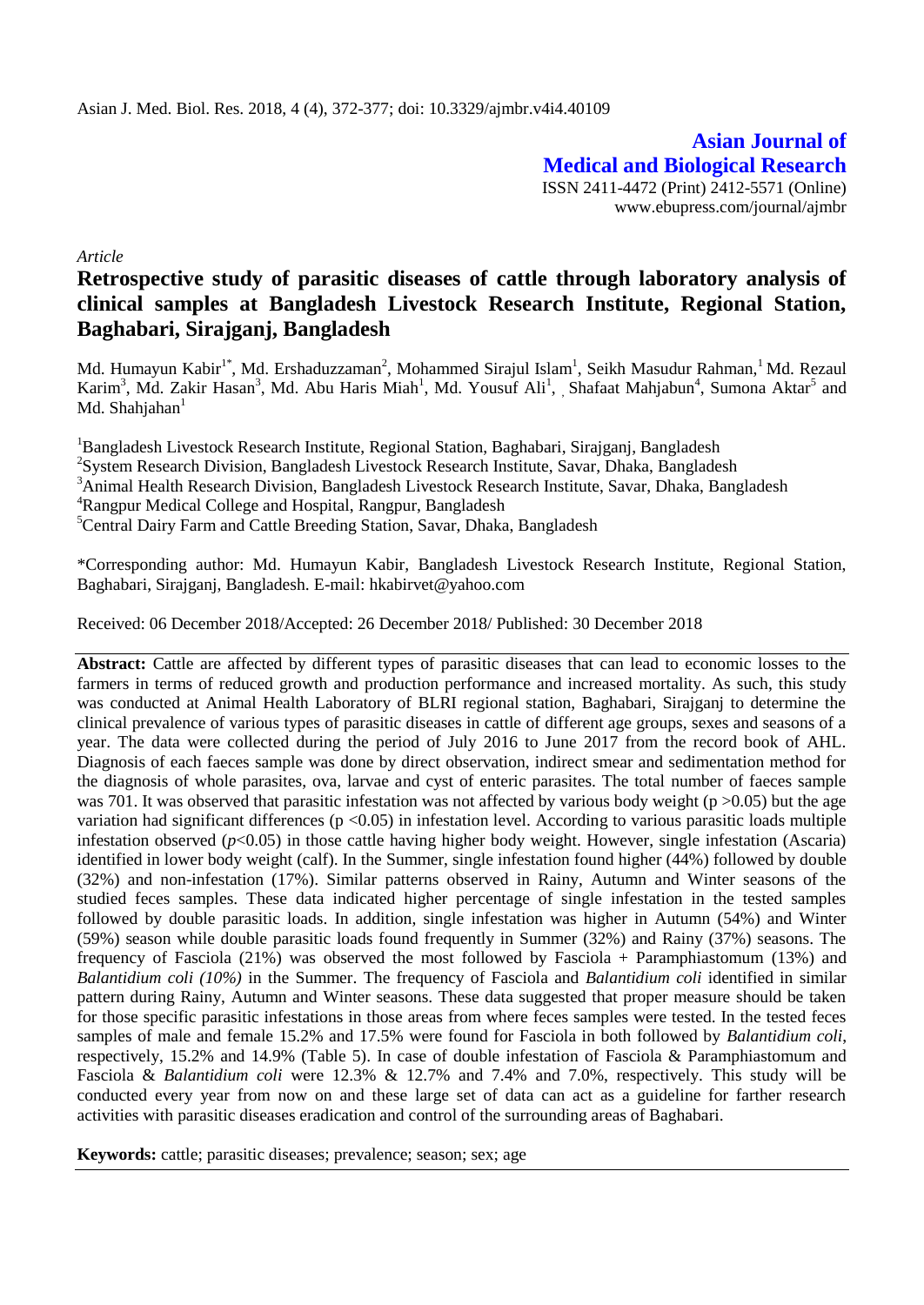# **1. Introduction**

There are about 240.86 lakh cattle in Bangladesh (DLS, 2018). These animals are important for good quality meat, milk, leathers and a source of income to farmers. Livestock is an integrated part of our farming system and plays an important role in the traditional economy of Bangladesh. Disease problems especially related to internal parasites represent a serious threat, which has been hindering the cattle development in Bangladesh for long time (Islam *et al.,* 2015). The losses of productivity of animal in terms of mortality, reduced milk and meat, and loss of reproduction rate due to parasitism were to the extent of 50% in Bangladesh (ADB 1984). Therefore, it is necessary to know the type of parasites causing infection and losses in cattle industry for developing effective treatment, prevention and control measures. Climatic condition of Bangladesh is highly favourable for survival, development and reproduction of different parasites and the temperature, humidity and rainfall of the country are highly fevourable for parasites (Sarker *et al.,* 2015). For this reason the present study has been undertaken in Animal Health Laboratory, Bangladesh Livestock Research Institute, Regional Station, Baghabari, Sirajganj with the following objectives: to find out the prevalence and seasonal variation of various flukes and gastro-intestinal parasite infections in native and crossbred cattle. This paper describes the important clinical problems of cattle at Baghabari Milking zone of Bangladesh.

# **2. Materials and Methods**

# **2.1. Study area and period of study**

To have a retrospective study of the gastro-intestinal parasitic infection in cattle, the samples were received from different area around Sahajadpur upazilla of Sirajgong district namely Bara, Faridpur, Demra, Bahangura of Pubna and Ullapara, Belkuchi, Chouhali, Kamarkhanda of Sirajgong. The study was conducted during the period from July 2016 to June 2017.

# **2.2. Climatic conditions of the study areas**

The climatic conditions of the selected study areas were more or less similar to the average condition of the country. The climate of Pubna and Sirajgong district are moderate in nature. The maximum temperature is 37°C in May followed by a minimum temperature of  $15^{\circ}$ C in January. The rainfall is moderate in respect of other areas of Bangladesh.

## **2.3. Collection of fecal samples**

Fecal samples were collected by the farmers directly from the rectum of each animal or from the pasture immediately after defecation and was transported to the AHL of BLRI-RS, Baghabari. About 10-15gm of fecal samples was collected. After collection, the samples were kept on the refrigerator and bring to the laboratory for further processing. All fecal samples were collected in separate cups. To prevent potential cross contamination between fecal samples, separate disposable gloves were worn for each collected sample. Fecal samples collected in the field were kept refrigerated at 4°C until processed for further examination.

## **2.4. Examination and identification of parasites**

After collection, the samples were immediately carried out to the laboratory and examined by direct smear method and sedimentation method to detect ova or larva of nematodes according to Soulsby18. Direct smear method A thin smear was prepared by spreading a small amount of feces in a grease free clean slide and then examined under microscope with low power objectives of 10X described by Soulsby18.

## **2.5. Sedimentation method**

In this method, about 5-10 gm feces were mixed with 50-100 ml of water in cylinder and were allowed to sediment for 15-20 minutes. The supernatant was carefully discarded without disturbing the sediment. Finally smear was made with a small amount of the sediment on a grease free glass slide and was examined using 10X eye-piece and 10X object. Some samples were considered negative after examination of three slides with no eggs or larvae segment were identified on the basis of morphological characteristics described by Soulsby (1982).

## **2.6. Ethics statement**

The handling of animals in the study well be performed in accordance with the current Bangladesh legislation (Cruelty to Animals Act 1920, Act No. I of 1920 of the Government of the People's Republic of Bangladesh). The specific experiments was approved by the Ethics Committee of the Bangladesh Livestock Research Institute, Saver, Dhaka.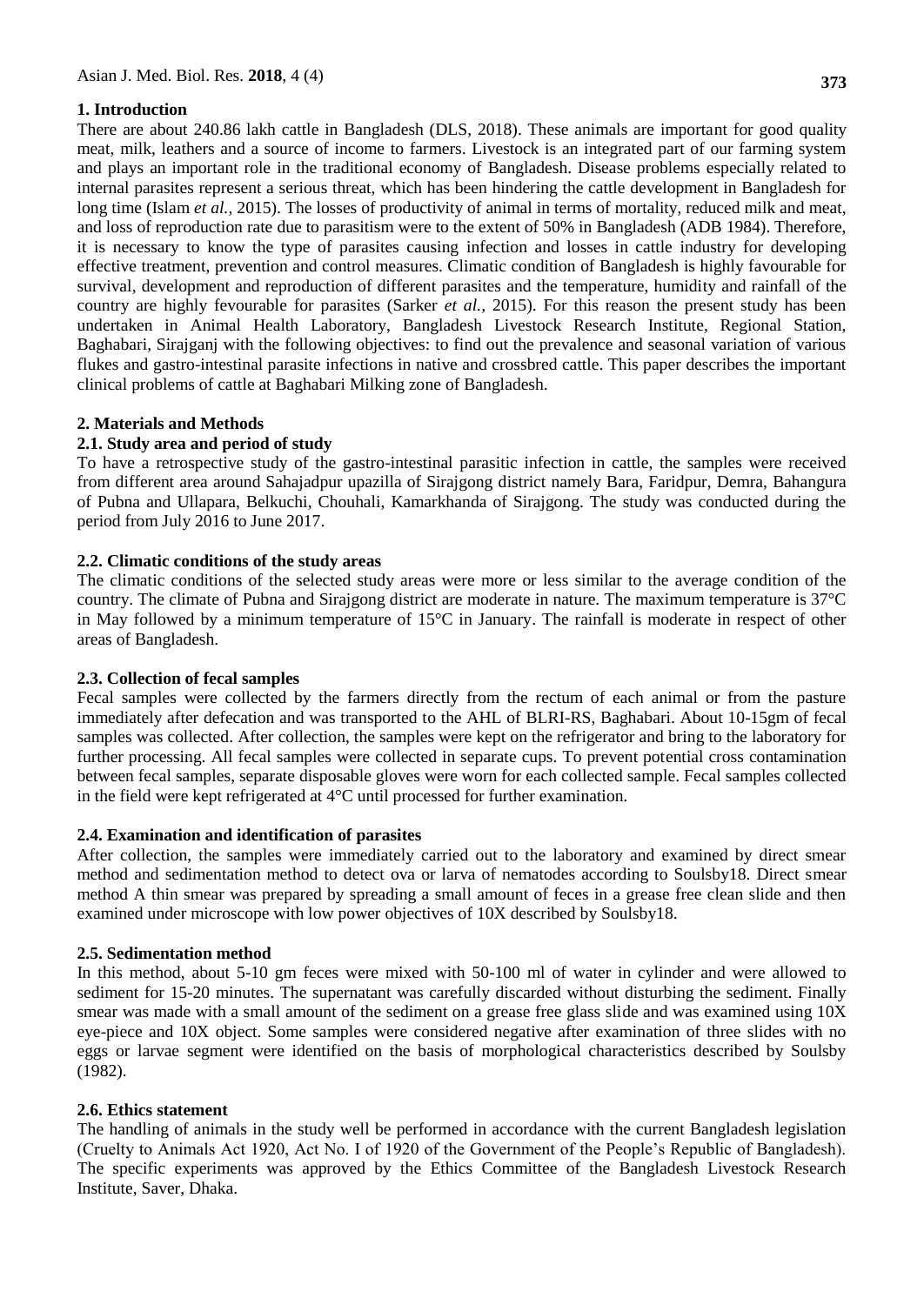#### **2.7. Data analysis**

Collected data were tabulated and analyzed by statistical software SPSS var.17 for descriptive statistics such as average, percentage etc.

#### **3. Results and Discussion**

This study revealed that the overall prevalence of gastro-intestinal parasites is much higher in crossbred cattle (71%) than that of native breed (41%) except Strongylid. The rate was almost similar in native and crossbred cattle in respect of Strongyloids. This finding was in line with the study of Ross *et al.* (1959) and Sardar *et al.* (2006) and Rahman *et al.* (1983) who reported that the *Bos indicus* are more resistant to parasites than *Bos taurus*. Haque (1986) also reported that the gastro-intestinal parasitic infestation rate was higher in crossbred cattle.

The age and body weight-wise prevalence rate of different gastro-intestinal parasites of cattle are presented in Table 1. Different parasitic load based on body weight ( $p < 0.05$ ) and age ( $p < 0.001$ ) showed significant differences in the studied cattle population. The body weight of cattle ranged 172 to 225 kg affected by different type of parasites. According to various parasitic loads multiple infestation observed  $(p<0.05)$  in those cattle having higher body weight (Table 1). However, single infestation (Ascaria) identified in lower body weight (calf). Similar observations detected for age of the tested cattle population (*p*<0.05) in which Fasciola and Paramphistomum and *Balantidium coli* found at 5.50 years and Ascaria was at 0.60 years. In the table the infection rates of Ascaris were very high in the young animals starting from the age group of < 12 months and gradually declined. In the age group  $>24-36$  months and  $>36$  months the infection rates were very high. Overend *et al.* (1984) reported same findings. The infection rate of Fasciola, Paramphistomum Stomach worm and *B. coli* were highest in the age group of > 36 months. The increase in prevalence of these parasites with the age has been reported by Rahman and Mondol (1983); Sardar *et al.* (2006) and Haque (1986). In the present study it was observed that prevalence increased with age in a linear pattern and as the body weight increases with the age the prevalence increases with the body weight in the same pattern.

|                                               |                | Body weight (kg)                 | Age (year) |                |                               |            |  |
|-----------------------------------------------|----------------|----------------------------------|------------|----------------|-------------------------------|------------|--|
| <b>Infestation category with parasite</b>     |                | $Mean \pm SE$                    | P<br>value | N              | $Mean \pm SE$                 | P<br>value |  |
| Not found                                     | 138            | $172.64 \pm 9.04^a$              |            | 138            | $3.18 \pm 0.22^{ab}$          |            |  |
| Fasciola                                      | 188            | $197.58 \pm 8.28^a$              |            | 118            | $4.38 \pm 0.23^{ab}$          |            |  |
| Paramphiastomum                               | 52             | $173.46 \pm 13.44^{ab}$          |            | 52             | $3.63 \pm 0.35^{ab}$          |            |  |
| Balantidium coli                              | 105            | $205.57 \pm 9.63^{\text{a}}$     |            | 105            | $3.78 \pm 0.24^{ab}$          |            |  |
| Stomach worm                                  | 45             | $178.56 \pm 13.44^a$             |            | 45             | $3.25 \pm 0.31^{ab}$          |            |  |
| Eimeria                                       | 10             | $160.00\pm32.96^{ab}$            |            | 10             | $2.98 \pm 0.60^b$             |            |  |
| Schistoma                                     | 8              | $191.25 \pm 41.11^a$             |            | 8              | $4.31 \pm 1.31^{ab}$          |            |  |
| Ascaria                                       | 3              | $45.00 \pm 7.64^b$               | 0.013      | $\mathfrak{Z}$ | $.60 \pm 0.21$ <sup>c</sup>   | 0.001      |  |
| Fasciola + Paramphiastomum                    | 88             | $196.93 \pm 9.12^a$              |            | 88             | $4.16 \pm 0.27$ <sup>ab</sup> |            |  |
| Paramphiastomum + Balantidium coli            | 19             | $208.95 \pm 91.48^a$             |            | 19             | $4.63 \pm 0.81^{ab}$          |            |  |
| Fasciola + Balantidium coli                   | 50             | $202.20 \pm 10.70^a$             |            | 50             | $4.17 \pm 0.41^{ab}$          |            |  |
| $Fasciola + Eimeria$                          | 9              | $168.89 \pm 37.58^{ab}$          |            | 9              | $3.54 \pm 1.05^{ab}$          |            |  |
| Balantidium coli + Stomach worm               | 10             | $179.00 \pm 32.26^a$             |            | 10             | $2.95 \pm 0.75^b$             |            |  |
| Fasciola + Paramphiastomum + Balantidium coli | 13             | $217.69 \pm 26.17^a$             |            | 13             | $5.50 \pm 1.13$ <sup>a</sup>  |            |  |
| $Fasciola + Paramphiastomum + Eimeria$        | $\overline{4}$ | $225.00 \pm 9.57$ <sup>a</sup>   |            | 4              | $3.50 \pm 0.65^{ab}$          |            |  |
| Others                                        | 30             | $144.17 \pm 13.47$ <sup>ab</sup> |            | 30             | $2.81 \pm 0.35^b$             |            |  |

#### **Table 1. Different internal parasitic infestation of cattle.**

N= Number of observation

Different lettering within the column showing significant relationship among the groups.

Season wise prevalence rates of different parasitic infections are presented in the Table 2. In the Summer, single infestation was found higher (44%) followed by double (32%) and non-infestation (17%). Similar patterns observed in Rainy, Autumn and Winter seasons of the studied feces samples. These data indicated higher percentage of single infestation in the tested samples followed by double parasitic loads. In addition, single infestation was higher in Autumn (54%) and Winter (59%) season while double parasitic loads found frequently in Summer (32%) and Rainy (37%) seasons. The infection rate of Ascaris was highest in winter. The present study correlated with the findings of the Eysker and Ogunsusi (1980) and Sardar *et al.* (2006). The high rate of infection in rainy season is quite reasonable. Because during this time the rainfall is abundant and there is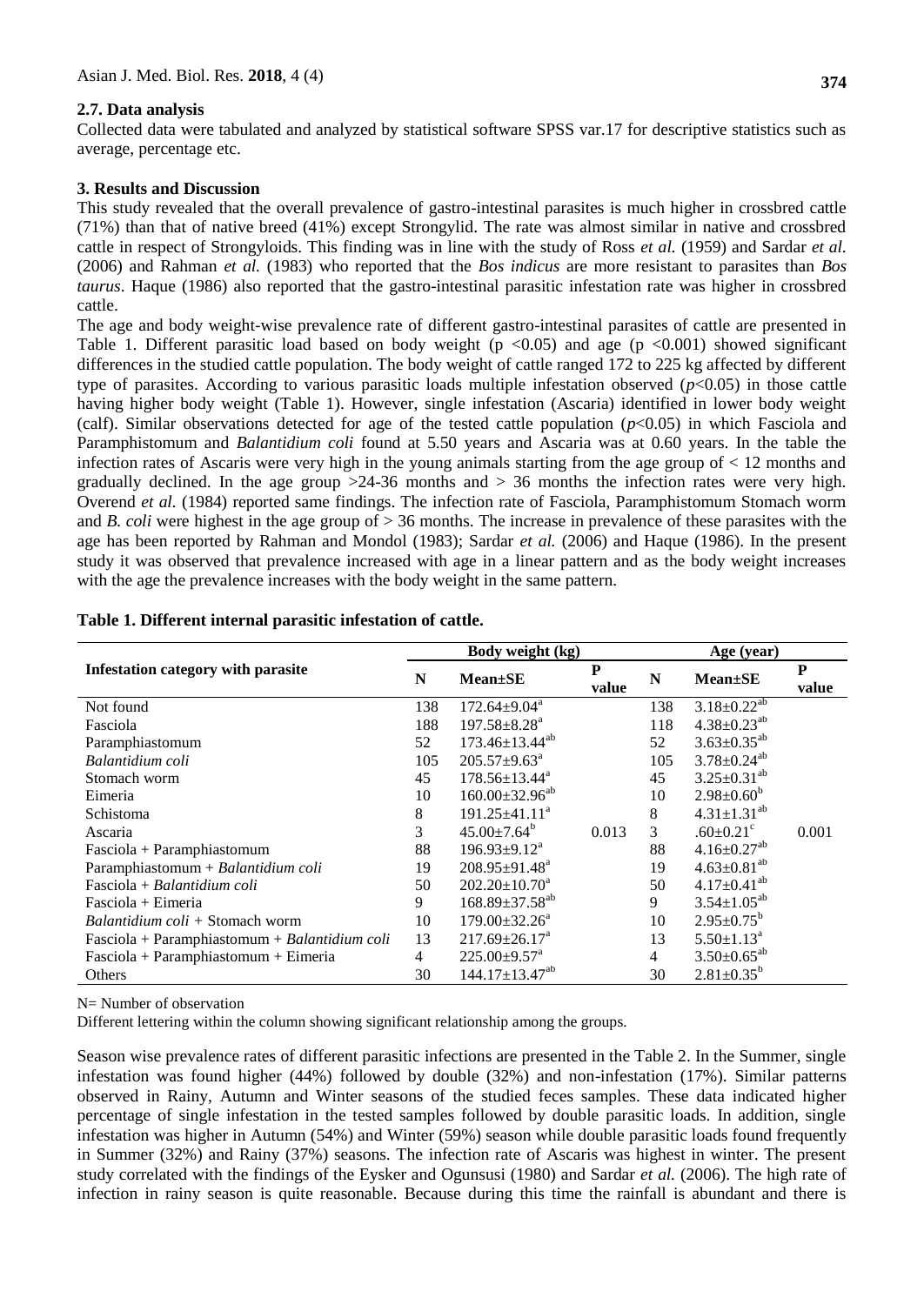abundance of intermediate hosts of Fasciola and Paramphistomum. The temperature and humidity become optimum for larval development of parasites in this season and are favorable for the migration and development of infective stage in snails.

| Not found<br><b>Season</b> |    | <b>Single infestation</b> |    |               | <b>Double infestation</b> | <b>Triple infestation</b> |    |               |
|----------------------------|----|---------------------------|----|---------------|---------------------------|---------------------------|----|---------------|
|                            |    | $\frac{0}{0}$             |    | $\frac{0}{0}$ |                           | $\frac{0}{0}$             |    | $\frac{0}{0}$ |
| Summer                     | 34 | 16.80                     | 88 | 43.60         | 64                        | 31.70                     | 10 | 7.90          |
| Rainy                      | 35 | 18.60                     | 83 | 44.10         |                           | 35.60                     |    | 1.60          |
| Autumn                     | 29 | 17.2                      | 92 | 54.4          | 44                        | 26.00                     |    | 2.40          |
| Winter                     | 40 | 28.00                     | 84 | 58.70         | 16                        | 11.20                     |    | 2.10          |

|  | Table 2. Intensity of parasitic infestation in different seasons. |  |
|--|-------------------------------------------------------------------|--|
|--|-------------------------------------------------------------------|--|

N= Number of observation

The frequency of Fasciola (21%) observed more followed by Fasciola + Paramphiastomum (13%) and *Balantidium coli* (10%) in the Summer. The frequency of Fasciola and *Balantidium coli* identified in similar pattern during Rainy, Autumn and Winter seasons. These data suggested that proper measure should be taken for those specific parasitic infestations in those areas from where feces samples were tested (Rahman *et al.,* 1973). The findings were correlated with the findings of the Eysker and Ogunsusi (1980) and Sardar *et al.* (2006) and Hossain *et al*. (2012).

#### **Table 3. Frequency of parasitic infestation in different seasons.**

| <b>Infestation of parasite</b><br>N           |    | <b>Summer</b> |                          | Rainy         | Autumn |               | Winter |               |
|-----------------------------------------------|----|---------------|--------------------------|---------------|--------|---------------|--------|---------------|
|                                               |    | $\frac{6}{9}$ | N                        | $\frac{0}{0}$ | N      | $\frac{6}{9}$ | N      | $\frac{6}{9}$ |
| Not found                                     | 34 | 16.8          | 40                       | 28.0          | 29     | 17.2          | 40     | 28.0          |
| Fasciola                                      | 42 | 20.8          | 31                       | 21.7          | 19     | 11.2          | 31     | 21.7          |
| Paramphiastomum                               | 9  | 4.5           | 9                        | 6.3           | 17     | 10.1          | 9      | 6.3           |
| Balantidium coli                              | 20 | 9.9           | 29                       | 20.3          | 37     | 21.9          | 29     | 20.3          |
| Stomach worm                                  | 4  | 2.0           | 10                       | 7.0           | 14     | 8.3           | 10     | 7.0           |
| Eimeria                                       | 9  | 4.5           |                          |               |        | .6            |        |               |
| Schistoma                                     | 2  | 1.0           | 2                        | 1.4           | 2      | 1.2           | 2      | 1.4           |
| Ascaria                                       | 2  | 1.0           |                          |               |        | .6            |        |               |
| Fasciola + Paramphiastomum                    | 27 | 13.4          | 3                        | 2.1           | 18     | 10.7          | 3      | 2.1           |
| Paramphiastomum + Balantidium coli            | 4  | 2.0           | 4                        | 2.8           | 3      | 1.8           | 4      | 2.8           |
| Fasciola + Balantidium coli                   | 15 | 7.4           | 7                        | 4.9           | 13     | 7.7           | 7      | 4.9           |
| Fasciola + Eimeria                            | 9  | 4.5           |                          | ۰             |        |               |        |               |
| <i>Balantidium coli</i> + Stomach worm        |    | $.5\,$        | 2                        | 1.4           | 5      | 3.0           | 2      | 1.4           |
| Fasciola + Paramphiastomum + Balantidium coli | 5  | 2.5           | 3                        | 2.1           | 3      | 1.8           | 3      | 2.1           |
| $Fasciola + Paramphiastomum + Eimeria$        | 4  | 2.0           | $\overline{\phantom{a}}$ |               |        |               |        |               |
| Others                                        | 15 | 7.4           | 3                        | 2.1           |        | 4.1           | 3      | 2.1           |

N= Number of observation

In the tested feces samples of male and female 15.2% and 17.5% were found for Fasciola in both followed by *Balantidium coli*, respectively, 15.2% and 14.9% (Table 4). In case of double infestation of Fasciola & Paramphiastomum and Fasciola & *Balantidium coli* were 12.3% and 12.7% and 7.4% and 7.0%, respectively. The findings were in line with the findings of the Eysker and Ogunsusi (1980) and Hossain *et al.* (2012).

#### **Table 4. Frequency of infestation according to sex of cattle.**

| <b>Infestation of parasite</b> |    | <b>Female</b> |    |               |  |
|--------------------------------|----|---------------|----|---------------|--|
|                                |    | $\frac{0}{0}$ |    | $\frac{6}{9}$ |  |
| Fasciola                       | 31 | 15.2          | 87 | 17.5          |  |
| Balantidium coli               | 31 | 15.2          | 74 | 14.9          |  |
| Fasciola + Paramphiastomum     | 25 | 12.3          | 63 | 12.7          |  |
| $Fasciola + Balantidium coli$  | 15 | 7.4           | 35 | 7.0           |  |

N= Number of observation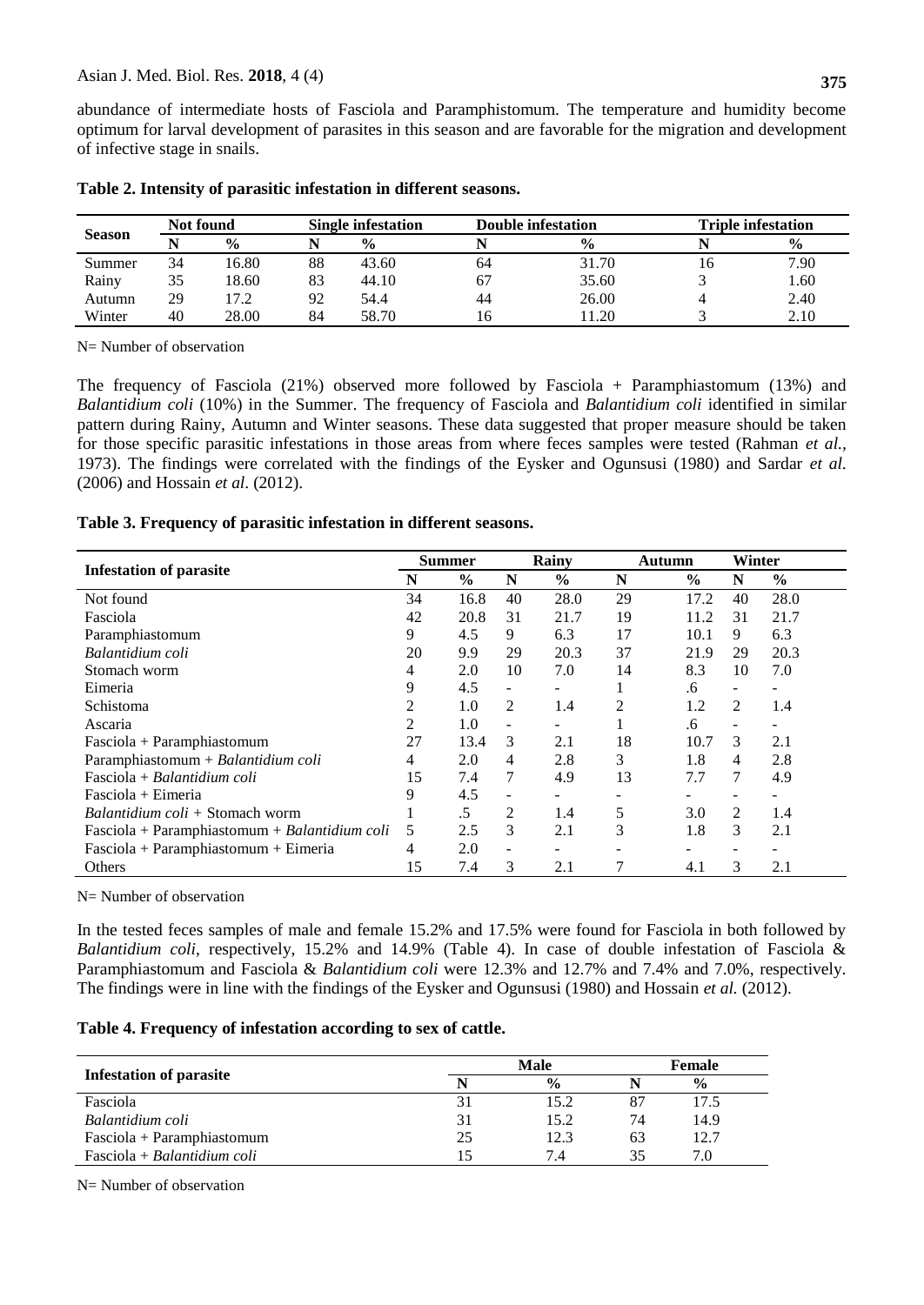The variation between the present study with most of the previous study of the first world countries might be due to the differences among the geographical locations, climatic conditions of the study areas, method of study, sample size, genotype of animals etc. (Soulsby 1982 and Overend *et al.,* 1984). Baghabari is a tropical area with hot humid environment. Most of the animals here reared in scavenging or semi-scavenging rearing system. In these types of rearing system animals grazed on the fields and possibly this type of management practice plays a vital role for high rate of parasitic infection in animals. For controlling the parasites, modern anthelmintic are being used worldwide to treat and control parasitism in cattle and other animals. Blood et al. 1990 stated that a number of drugs such as albendazole, fenbendazole, mebendazole, tetramisole hydrochloride, oxyclozanide etc. effective against helminthes. These drugs are commercially available in the local market with different trade names from different producers. Experiments are carried out in Bangladesh to detect the efficacy of some commercially available anthelmintics and efficacies varied ranging from 80-100% among them (Haque *et al.,* 1986). But their information on their uses and effectiveness at the farmers' level are scanty (Islam *et al.,* 1971). Most of the farmers are unaware of the extent of the loss caused by parasites in their animals. As a result animals are frequently suffered from parasitism hence malnutrition.

#### **4. Conclusions**

Results of this study revealed the overall prevalence of gastro-intestinal nematodes infection in cattle in Bangladesh are very high. Although a number of drugs are commercially available in the local market for the treatment against parasitism but most of the farmers are unaware and not properly treated their animals. Therefore, it is suggested that anthelmentic treatment on quarterly basis may be implemented to reduce the risk of re-infection as well as separate grazing practice can be adopted. Further studies are suggested which will help to take obligatory preventive and control measures against parasitism as well as maximize the production.

#### **Conflict of interest**

None to declare.

#### **References**

- Blood DC, OM Radostits, JA Henderson, JH Arundel and CC Gay, 1990. Veterinary Medicine. 7th edn., The English Language Book Society and Bailliere Tindall.
- Eysker M and RA Ogunsusi, 1980. Observation on epidemiological and clinical aspects of gastro-intestinal helminthiasis of sheep in Northern Nigeria during rainy season. Res. Vet. Sci., 28: 58-62.
- Haque MA, 1986. Effects of sex, age, breed, season and system of management in the infectivity of gastrointestinal parasitism in cattle. MS thesis, Department of Medicine, Faculty of Veterinary Science, BAU, Mymensingh.
- Ilyas N, MM Hossain, MJU Bhuyan and MMH Khan, 2016. Prevalence of Gastro-intestinal Nematodes Infection of Cattle in Bangladesh. AJPCT, 4: 091-097.
- Islam KS, H Shaikh and KN Soliman, 1971. Occurrence of visceral Schistosomiasis of cattle and goats in East Pakistan. Proc. Pakistan Science Conference, University of Peshwar. p. 16.
- Islam MN, JA Begum, YA Sarker, S Aktar and MH Sikder, 2015. Retrospective study of diseases of cattle at Adamdighi Veterinary Hospital, Bogra. Bangladesh Vet., 32: 7–12.
- Kabir MHB, M Eliyas, MA Hashem, Mohiuddin and OF Miazi, 2010. Prevalence of zoonotic parasitic diseases of domestic animals in different abattoir of Comilla and Brahman Baria region in Bangladesh. Univ. J. Zool. Rajshahi Univ., 28: 21-25.
- Overend D, PI Veale and JW Copeland, 1984. An epidemiological study of Trichostrongylidiasis in dairy cattle grazing in irrigated pasture. Aust. Vet. J., 61: 6-8.
- Rahman MF and Z Ahmed, 1991. Final report of "Pilot project for the control of parasitic disease of animals in Bangladesh", Bangladesh Livestock Research Institute, Dhaka.
- Rahman MH and MH Mondol, 1983. Helminth parasites of cattle (*Bos indicus*) in Bangladesh. Indian Parasitology, 7: 173-174.
- Rahman MH and A Razzak, 1973. Incidence of helminth parasites infecting cattle in the Kotowali Thana of Comilla. First Bangladesh Veterinary Conference. BAU, Mymensingh. P-25.
- Ross JG, RP Lee and J Armour, 1959. Haemonchosis in Nigerian Zebu Cattle: The influence of genetic factors in resistance. Vet. Rec., 71: 27-31.
- Sardar SA, MA Ehsan, AKMM Anower, MM Rahman and MA Islam, 2006. Incidence of liver flukes and gastro-intestinal parasites in cattle. Bangl. J. Vet. Med., 4: 39–42.